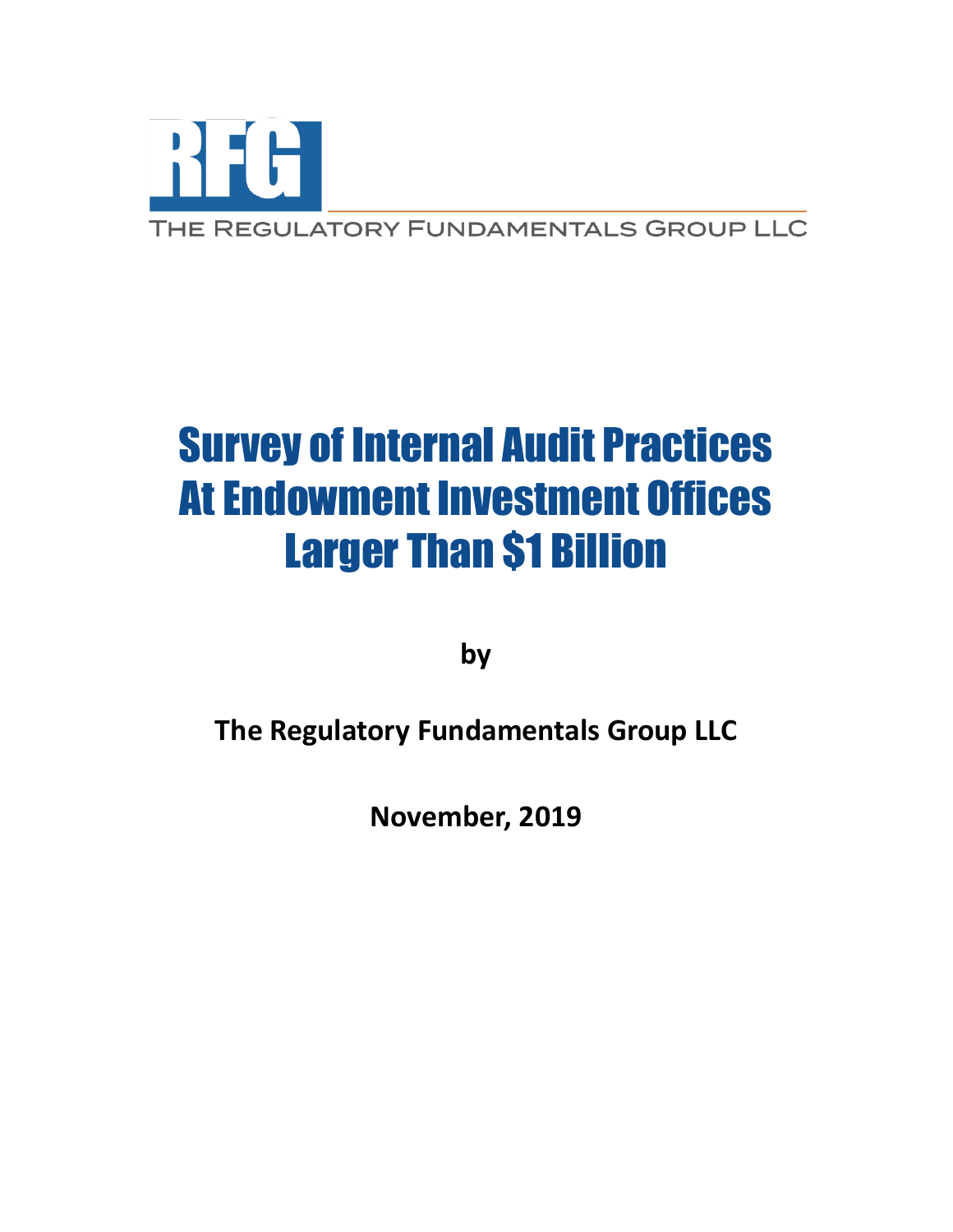#### **Introduction**

Over the past year, investment activities at endowments have faced increasing public scrutiny in what can only be described as a highly politicized environment. At the same time, federal enforcement personnel have repeatedly warned that criminal charges will be harsher, and more likely to be brought, in cases where an organization lacks a comprehensive, continuously improving [compliance program](https://mailchi.mp/regfg/rfg-weekly-roundup-may-17-2019?e=c91a0149ed#mctoc1) that is audited to assure its effectiveness.

Specifically, The Department of Justice, the federal agency that handles enforcement proceedings on behalf of the U.S. government, issued April [guidance](https://www.justice.gov/criminal-fraud/page/file/937501/download) instructing prosecutors to consider whether the company audited its compliance program "to assure its effectiveness," before charging a company. The April guidance is a further elaboration on DOJ's instructions that prosecutors consider whether a company has engaged in "meaningful efforts to review its compliance program and ensure that it is not stale." ([DOJ Guidance](https://www.justice.gov/criminal-fraud/page/file/937501/download) at page 14.) Likewise, the federal agency that enforces economic and trade sanctions, the U.S. Treasury Department's Office of Foreign Assets Control [\(OFAC\)](https://en.wikipedia.org/wiki/Office_of_Foreign_Assets_Control), expects a "comprehensive, independent, and objective testing or audit function" which identifies "deficiencies within a compliance program." ([OFAC Guidance](https://www.treasury.gov/resource-center/sanctions/Documents/framework_ofac_cc.pdf) at page 7.)

Charitable organizations are covered by the above guidance—as are their endowment investment offices. In the face of these requirements, The Regulatory Fundamentals Group LLC (RFG) surveyed internal audit teams at charitable organizations with endowments larger than \$1 billion to understand how they tackled endowment audits. The surveyed organizations spanned the arts/humanities, education, environment/nature, foundations, health care, and social causes. The survey did not inquire into the type or extent of the audits.

"We undertook this survey to illuminate how internal auditors are thinking about endowments in an environment where endowments can provide a significant percentage of an organization's annual operating budget," said Deborah Prutzman, RFG's CEO. "The responses demonstrate that internal audit teams are highly focused on auditing endowments and, during the audit, will often examine whether the investment office understands and adheres to regulatory requirements, as well as how funds are handled, managed and controlled. However, offsetting their interest in endowments, many auditors reported impediments to the audit process, such as lack of support and resources."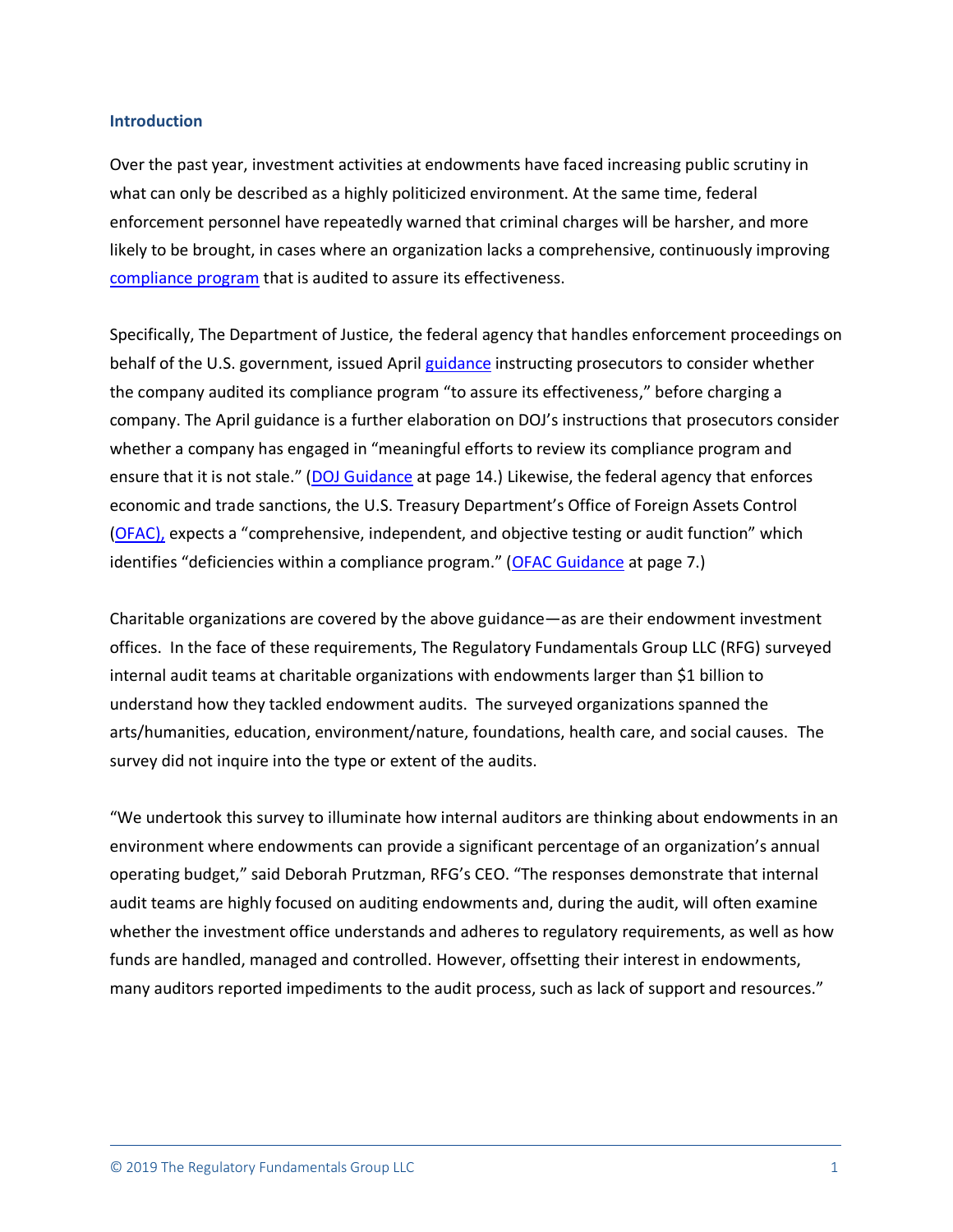#### **Size and Scope of the Survey**

Survey responses were obtained from 67 heads of internal audit functions at U.S. charities with endowments larger than \$1 billion. Of those endowments, 34 ranged from \$1.1 billion to \$3 billion; 11 from \$3.1 billion to \$5 billion; 12 from \$5.1 billion to \$10 billion; six from \$10.1 to \$20 billion; one from \$20 billion to \$30 billion; and three from \$30.1 billion to \$50 billion.

More than 95 percent of the endowments provided between 6 percent and 20 percent of their organization's annual operating budget. Within that range, 28.4 percent provided between 6 and 10 percent; 40.3 percent provided between 11 and 15 percent; and 23.9 percent provided between 16 and 20 percent.

## **Frequency of Audits**

All responding organizations reported that their investment offices were audited within the past two years. Within that time frame, 19.4 percent stated the audit was undertaken within the past six months; 64.2 percent said it was within the past six to 12 months; and 16.4 percent said it was within the past one to two years. All planned to conduct their next internal audit sometime within the next two years. Within that time frame, 11.9 percent planned to audit within the next six months; 23.9 percent within the next six to 12 months; and 64.2 percent within the next one to two years.

# **Areas of Audit Focus**

Internal audit respondents were asked: "What three aspects of the endowment office are you most interested in auditing?" A litany of responses was given, which RFG sorted into categories. Internal audit teams were highly interested in ascertaining whether investment office staff understood and adhered to **legal and regulatory requirements,** cited by 33 respondents. The nexthighest topic of audit interest was **asset management**, which encompassed the handling and administration of funds and assets, and was mentioned by 29 respondents. Third place was a tie between **recordkeeping and documents** and **governance and internal procedures**, with 22 responses apiece; and in fourth place, **sources of funds**, was cited 21 times as an area of audit interest.

The categories and the number of responses given for each category is shown below. Additional detail is provided in the appendix.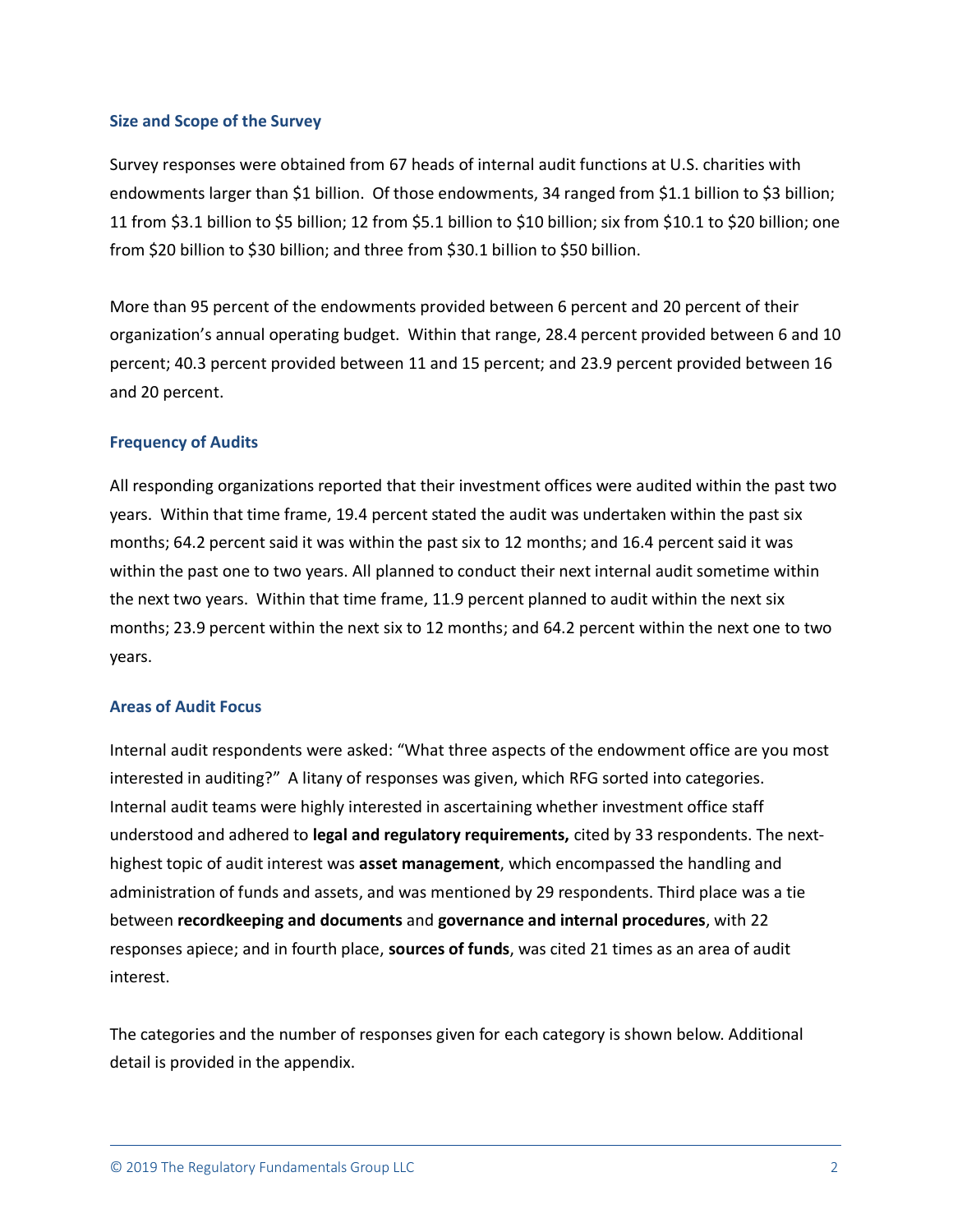| Categories of Responses | Number of Responses per Category |
|-------------------------|----------------------------------|
|                         |                                  |

| Laws and Regulations: Awareness and Compliance<br><b>Asset Management</b> | 33<br>29 |
|---------------------------------------------------------------------------|----------|
| Governance / Internal Procedures                                          | 22       |
| Recordkeeping and Documents                                               | 22       |
| Sources of Funds                                                          | 21       |
| Transparency / Disclosure                                                 | 11       |
| <b>Financial Statements</b>                                               | 11       |
| Accounting                                                                | 9        |
| Use of Endowment                                                          | 8        |
| Portfolio Risk / Risk Management                                          | 8        |
| Use of Resources                                                          | 8        |
| <b>Financial Transactions</b>                                             | 5        |
| Portfolio Return                                                          | 1        |

#### **Impediments to Conducting Audits**

In addition, respondents were asked: "What are the key impediments to auditing the investment office?" Five choices were given, and the respondents were asked to "select all that apply." The most frequent response given was "lack of support/resourcing," which was cited about 30 percent of the time. This was followed by "lack of time" mentioned approximately 24 percent of the time. Those responses were made about twice as often as "lack of subject matter expertise" and "lack of personnel."

Lack of subject matter expertise was chosen as an impediment approximately 15 percent of the time for the group as a whole, with a range of 25 percent for health focused endowments, 18 percent for education, 15 percent for arts/humanities, 14 percent for foundations, and 6 percent for social causes. Lack of subject matter expertise was not selected as a concern on the part of the environment/nature-focused endowments that responded to the survey.

For those who feel less than fully comfortable with the identification of legal and regulatory requirements, RFG's Prutzman says, "Uncertainty is understandable. Regulatory requirements for endowments can be complex. For example, charitable organizations may need to consider whether to file more than 30 distinct reports. In addition, endowment legal and regulatory requirements differ depending on (i) whether the endowment is part of the endowed organization or a separate legal entity, (ii) whether the endowment has multiple clients, (iii) the types of investment made, (iv) the structures and legal entities used to make investments, and (v) the location of activities, and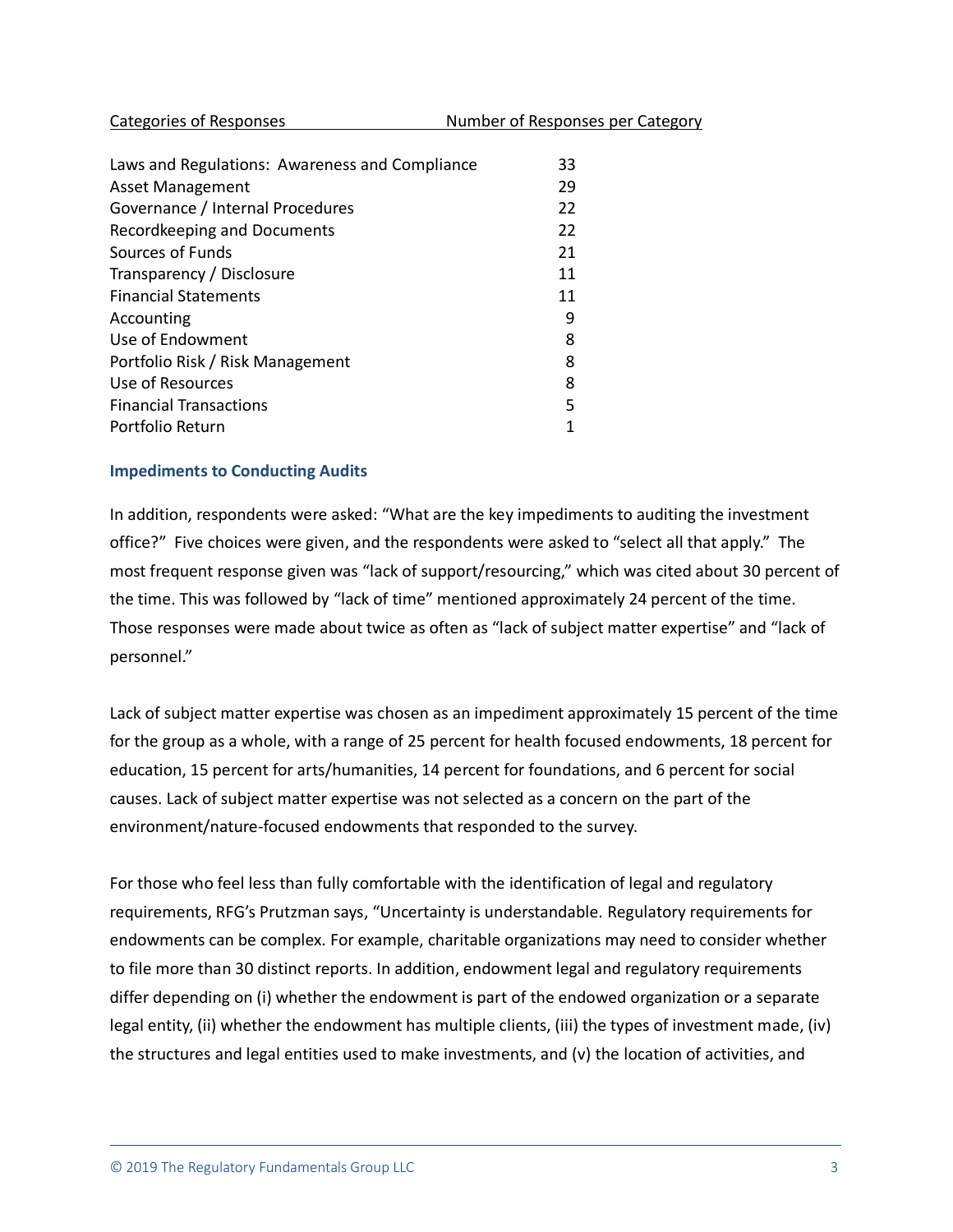other factors. All of these considerations need to be included in an appropriate compliance program, which is the subject of an audit."

The specific number of responses, and their percentages, are shown in the table below. The first column is a composite showing the results for all the endowments; the following columns show the results for each type of endowment. In each box the number or responses mentioning an issue appears, followed by the total number of responses.

|                                                     | Lack of<br>time | Lack of subject<br>matter<br>expertise | Lack of<br>support/<br>resourcing | Lack of<br>personnel | <b>Access to</b><br>records |
|-----------------------------------------------------|-----------------|----------------------------------------|-----------------------------------|----------------------|-----------------------------|
| <b>All endowments</b><br>larger than \$1<br>billion | 27/112          | 17/112                                 | 33/112                            | 16/112               | 19/112                      |
|                                                     | 24.1%           | 15.2%                                  | 29.5%                             | 14.3%                | 16.9%                       |
| <b>Health</b>                                       | 6/24            | 6/24                                   | 5/24                              | 5/24                 | 2/24                        |
|                                                     | 25%             | 25%                                    | 20.8%                             | 20.8%                | 8.3%                        |
| <b>Education</b>                                    | 5/17            | 3/17                                   | 5/17                              | 2/17                 | 2/17                        |
|                                                     | 29.4%           | 17.8%                                  | 29.4%                             | 11.8%                | 11.8%                       |
| <b>Arts-Humanities</b>                              | 3/13            | 2/13                                   | 3/13                              | 3/13                 | 2/13                        |
|                                                     | 23.1%           | 15.4%                                  | 23.1%                             | 23.1%                | 15.4%                       |
| <b>Foundation</b>                                   | 8/36            | 5/36                                   | 10/36                             | 5/36                 | 8/36                        |
|                                                     | 22.2%           | 13.9%                                  | 27.8%                             | 13.9%                | 22.2%                       |
| <b>Social Causes</b>                                | 4/17            | 1/17                                   | 6/17                              | 1/17                 | 5/17                        |
|                                                     | 23.5%           | 5.9%                                   | 35.3%                             | 5.9%                 | 29.4%                       |
| Environment/<br><b>Nature</b>                       | 1/5             | 0/5                                    | 4/5                               | 0/5                  | 0/5                         |
|                                                     | 20%             | 0%                                     | 80%                               | 0%                   | 0%                          |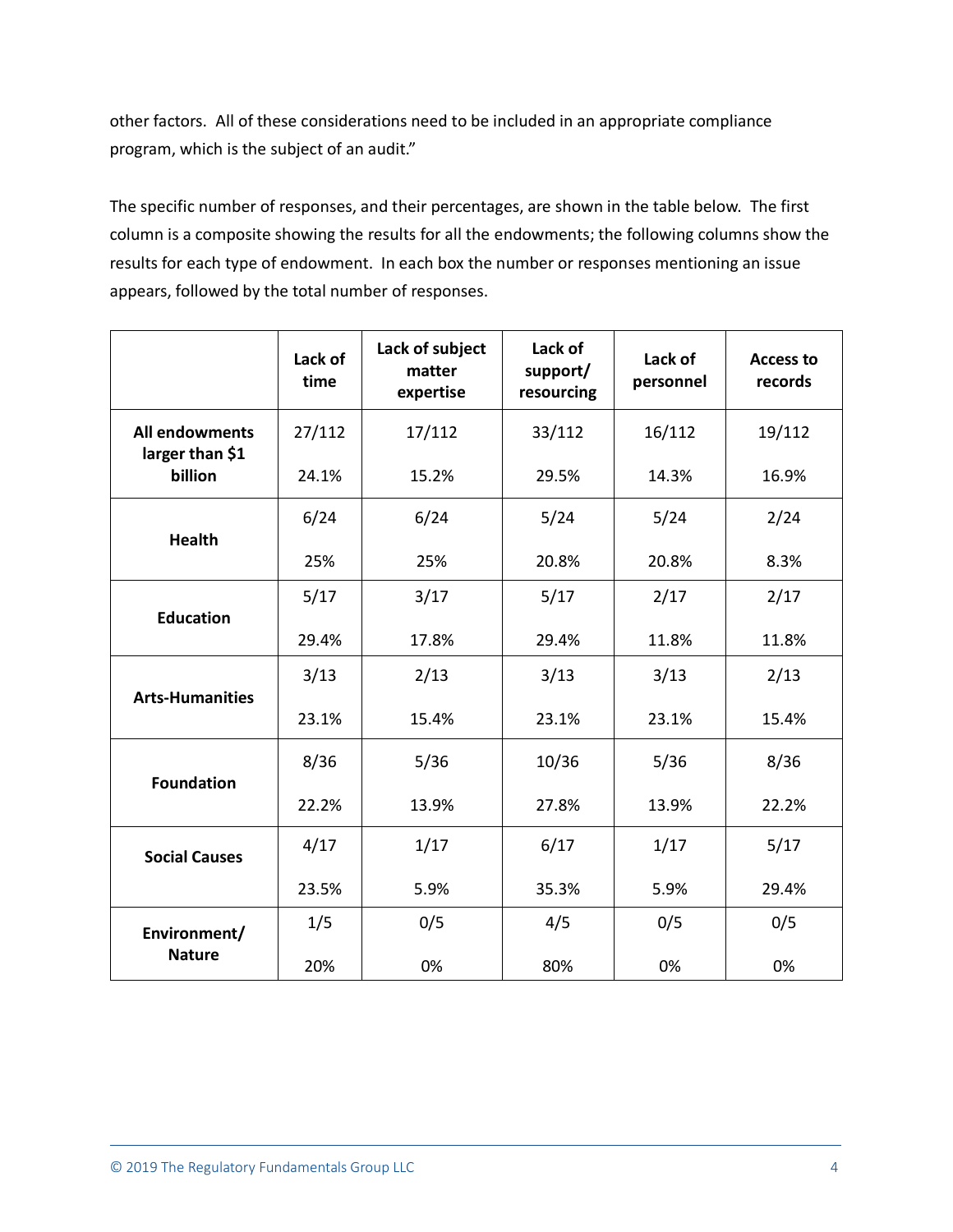# **About RFG**

RFG is the only organization solely dedicated to providing strategic, regulatory and operational insights to leading U.S. endowment offices. RFG offers a proprietary online knowledge management platform, RFG Pathfinder®, which provides a comprehensive overview of the laws and regulations impacting endowments. RFG's weekly newsletter is widely distributed throughout client investment offices and their organizations to facilitate issue identification and knowledge sharing. RFG combs the legal and regulatory horizons each week for present and prospective risks to endowment clients, and communicates those risks swiftly and thoroughly. RFG also assists clients in their steps to address the risks in a timely fashion. Finally, RFG acts as a "clearing house" by facilitating communications, surveys and meetings to discuss practices with peers.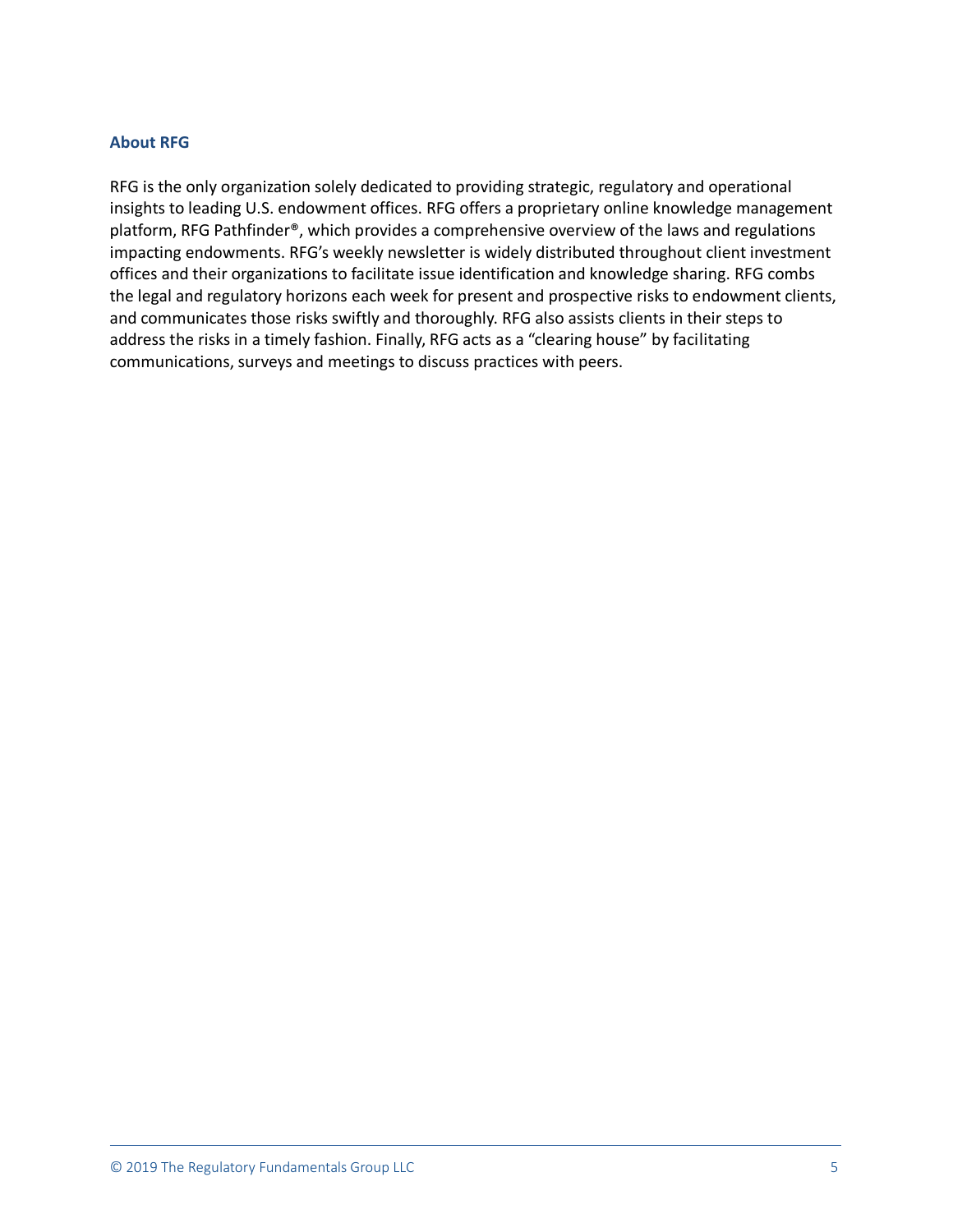#### **APPENDIX A**

Raw Responses to the Following Questions, Sorted by Category: "What three aspects of the endowment office are you most interested in auditing?"

#### **Sources of Funds**

Responses: Donation sources (5) Validating endowment sources (3) Monitoring the source of funds Evaluating sources of funding Keen eye on potential endowment sources Funding motive Clarity about potential donors Donation handling (2) Donation purpose Funds origination points Sources of potential endowments Vetting endowment sources Purpose of donation Endowment origin point

Summary: Twenty-one respondents identified monitoring, validating and understanding the purpose of funds as goals of an audit.

#### **Use of Endowment**

Responses: Endowment use Finding out whether funds are utilized for the right purpose How money is being used Endowment utilization How funds are utilized (2) Usage of funding amount

Summary: Eight respondents mentioned that the audit should illuminate how funds are being used and determine whether they are being used for appropriate purposes.

#### **Recordkeeping and Documents**

Responses: Structured documentation Documentation of accounts Records maintenance and verification Transaction logs Accounting records Transparency of records Authenticity of receipts with respect to donations How records are maintained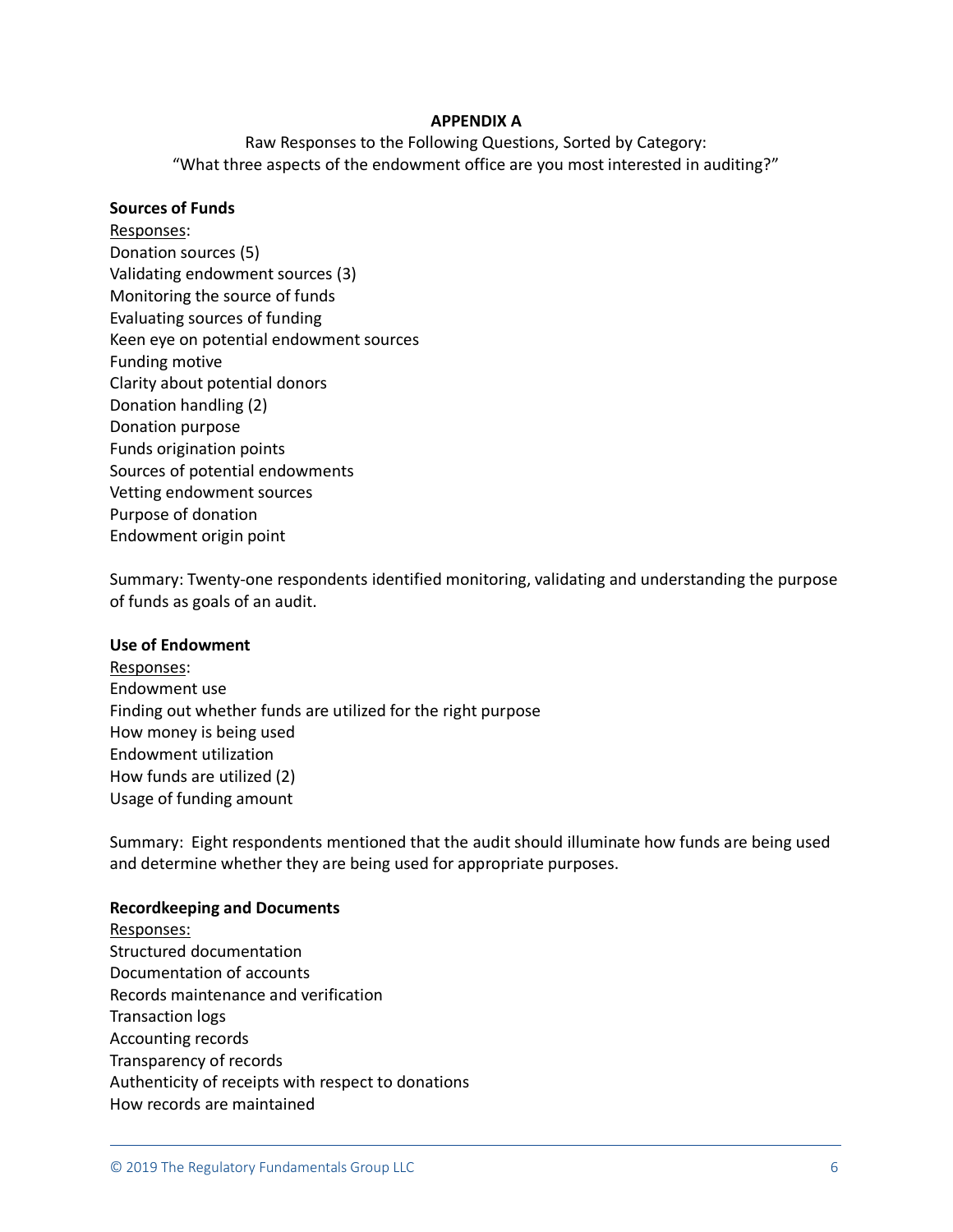Evaluation of financial logs Investment records Validating financial documents Verify financial records Clarity on financial records (2) Records of transactions Validating integrity of financial records Understanding the financial records Validation of documents Examining financial logs Authenticity of records Transaction documents Assessing billing documents

Summary: Twenty-two respondents emphasized the importance of recordkeeping as it pertains to financial logs, receipts, bills, and investment records.

#### **Financial Transactions**

Responses: Monitoring financial transaction Checking the statements of transaction Examining transaction records Account statements Vetting financial records

Summary: Five respondents commented on the need for financial transactions to be monitored or verified.

#### **Financial Statements**

Responses: Comparison of financial position to last year Financial management Checking the statement of finance Records of finance Examining the financial documents and records Financial reporting Internal process of handling financial statements Checking the sync of financial report Accuracy of financial statements (3)

Summary: Eleven respondents identified the quality of financial statements produced as an important dimension of the audit.

#### **Accounting**

Responses: Accounting irregularities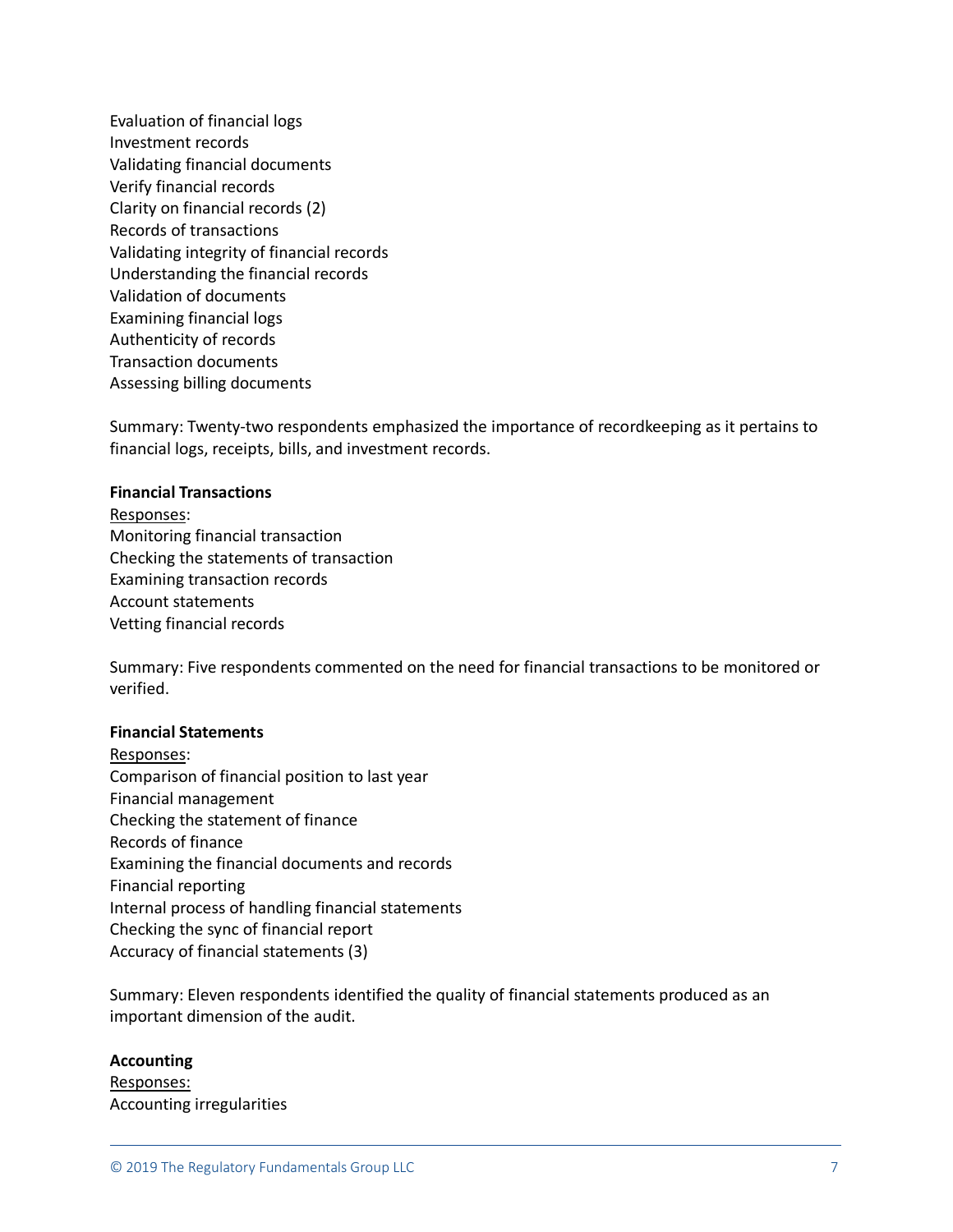Accounting transparency Knowledge of internal accounting Evaluate accounting statement of organization Validating accounting records (2) Accounting logs Internal accounting process Accounting records

Summary: Nine respondents suggested that the audit should scrutinize accounting logs and records and ensure that internal processes are appropriate.

## **Transparency / Disclosure**

Responses: Transparency in fund allocation Financial transparency (4) Transparency in funds allocation Transparency in money handling Transparency in financial records Financial reporting Transparent and reliable financial statements (2)

Summary: Eleven respondents identified transparency in fund allocation, money handling and financial records as elements that should be tested for reliability.

#### **Asset Management**

Responses: Handling of funds (5) Funds administration(3) How funds are being utilized Inflow and outflow of funds Tracking of fund movement across organization Keeping check on fund flows Internal process of handling funds Money control(4) Analysis of money flow (2) Examine records of inflow and outflow of cash Checking logs of financial flow Funds management (2) Clarity on money flow Funds control policies Funds administration Tracking money flow (2) Endowments handling Cash flow

Summary: Twenty-nine respondents remarked on asset management, identifying a range of audit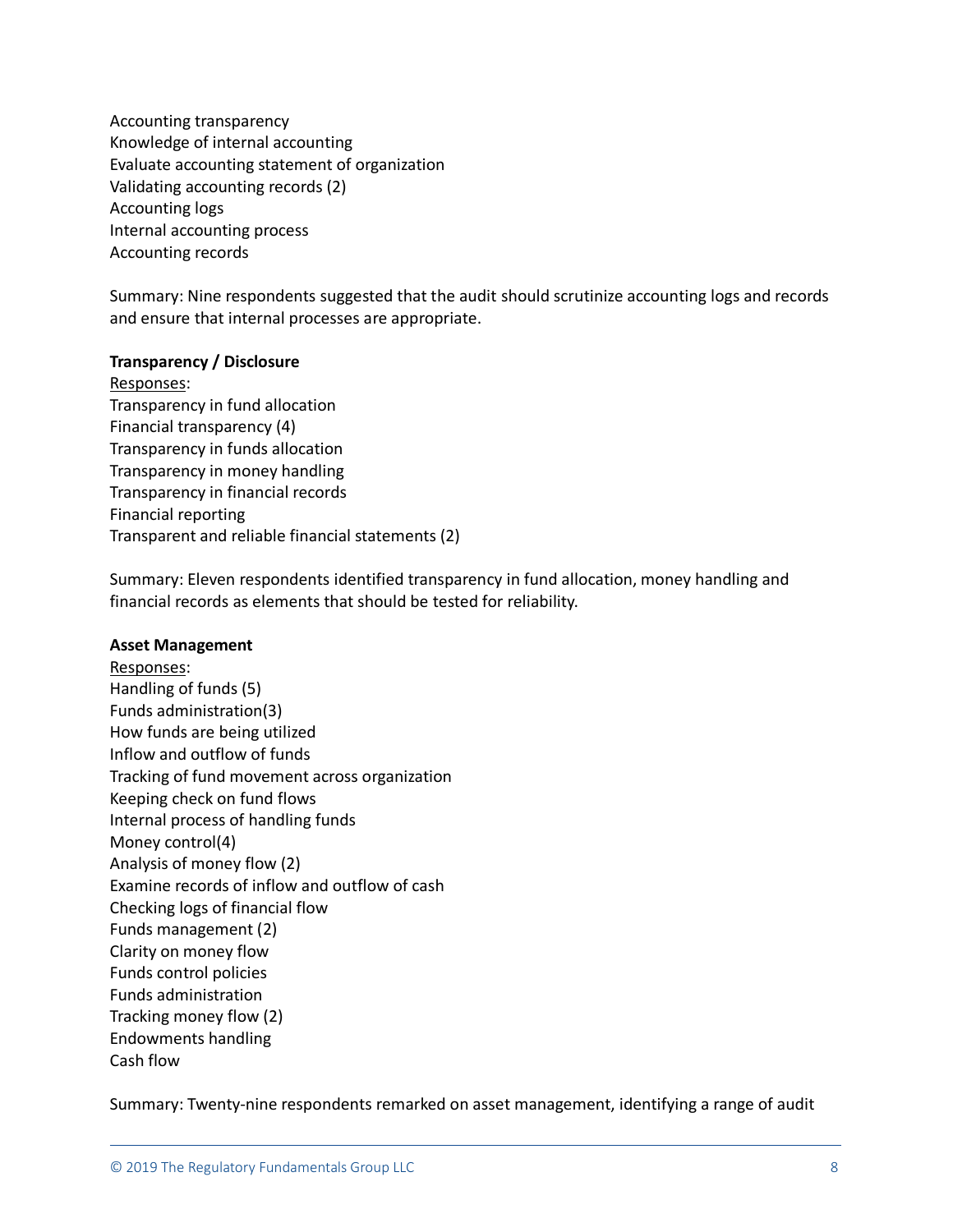considerations, including how funds are handled, managed and controlled, what policies are in place, and how logs of financial flow are maintained.

#### **Portfolio Risk / Risk Management**

Responses: Identification of risk Risk evaluation Evaluating risk areas Evaluating risk management strategies Risk management (2) Understanding financial risk Financial risks

Summary: Eight respondents addressed portfolio risk and risk management, citing the need for the audit to understand risk management strategies and identify financial risks and risk-taking.

## **Portfolio Return**

Response: Gauging the financial growth

Summary: One respondent addressed portfolio growth.

## **Use of Resources**

Responses: Usage of resources Validating spending practices Validating financial resources Evaluating efficacy of process Assessment of expenditures Overview various costs and expenses Endowment resources Tracking of expenditure processes

Summary: Eight respondents were interested in understanding more about how the audit gauges use of resources including how spending is tracked and validated.

# **Laws and Regulations: Awareness and Compliance**

Responses: Laws awareness (2) Familiarity with laws (5) Compliance with laws (4) Knowledge of regulations (2) Check legal status of institution Check on regulation for any investments Awareness of regulations Finding out unethical practices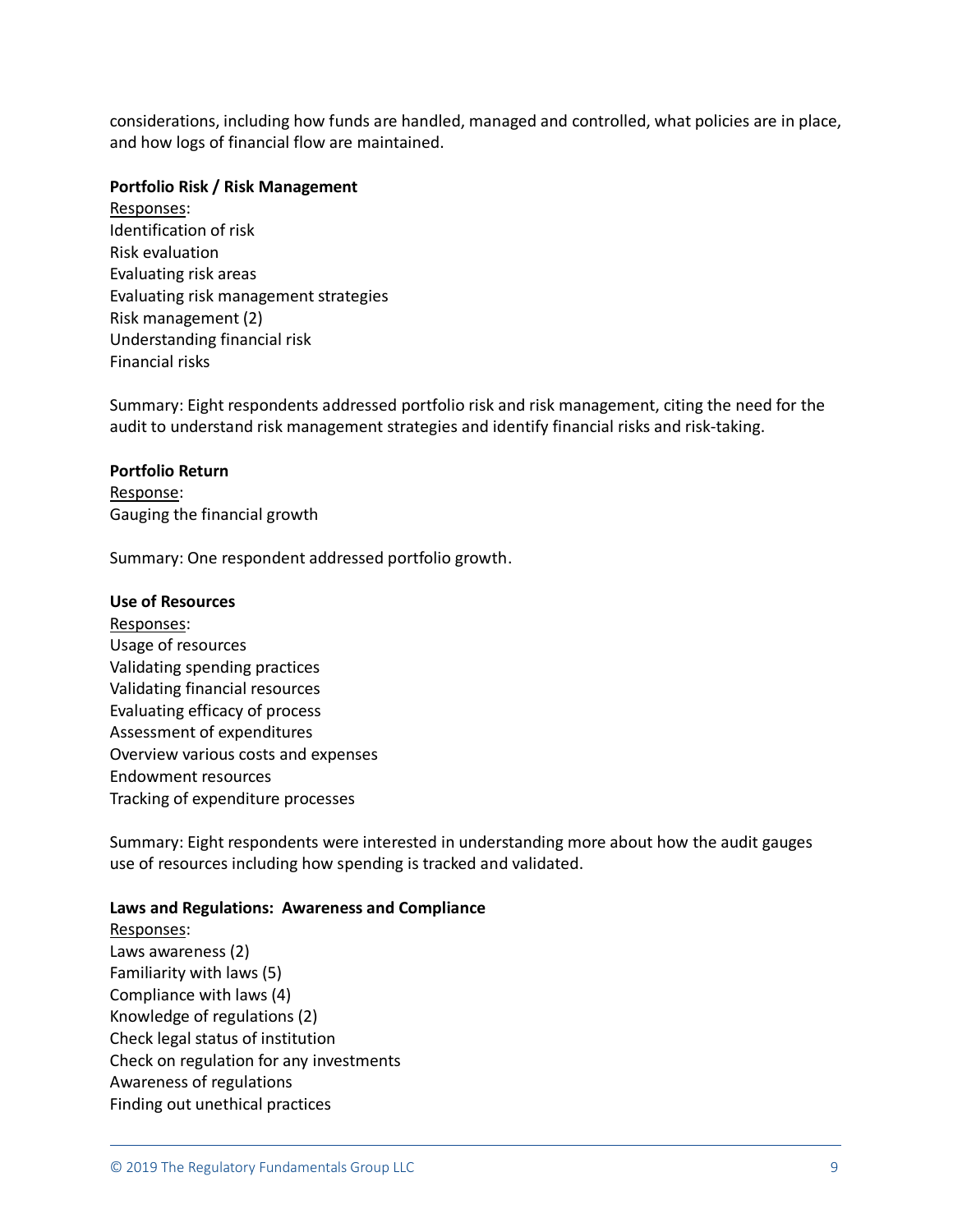Ensure compliance with updated regulations Regulation framework (2) Checking guidelines and regulations Familiarity with regulation framework Laws and regulation adherence (2) Regulatory framework (2) Compliance with regulation (3)

How well staff is aware about laws and policies To ensure that compliance are being followed Laws adherence

Summary: Thirty-three respondents were keenly interested in whether investment offices understood and complied with legal and regulatory requirements.

## **Governance / Internal Procedures**

Responses: Internal governance (6) Money governance Internal process Control of internal procedures Internal authority body Evaluating internal policies Verification of internal check Internal control (2) Reviewing the process Compliance with policies Governance Internal reporting system Check on investments and related policies Investigating process Balance Process Internal control

Summary: Twenty-two respondents cited governance and internal procedures as an area of audit interest, including understanding governance structures within organizations and examining the policies and practices used.

## **Misc.**

Responses: Clarity on upcoming endowment Understanding financial structure of endowments Control (3) Clarity of funds quota Billing structure Fraud detection